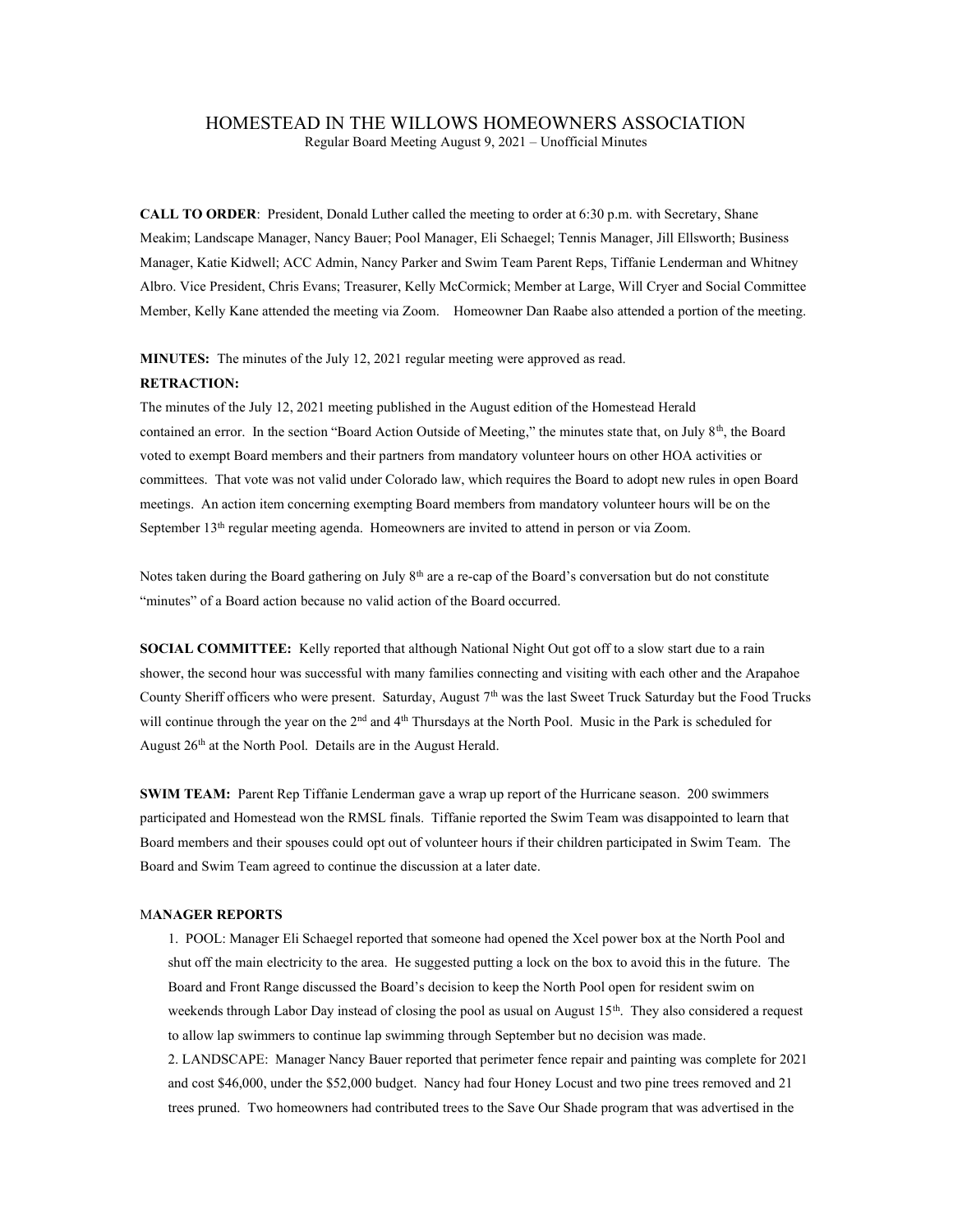August Homestead Herald. Another homeowner had made a partial donation. Nancy informed the Board that it would cost approximately \$10,000 to remove the nine large juniper shrubs along the South Pool parking lot and to raise the skirts on two spruces in the area. This was in response to the Arapahoe County Sheriff's Office's recommendation on how to curb the noise, vandalism and loitering after hours in the area. Donald moved and Will seconded a motion to have the shrubs removed. The motion passed unanimously. WaterKetch had installed a new drip line to water the Ginella Maples along Quebec Street. The funds for that expense came from the sprinkler renovation budget.

3. TENNIS: Manager Jill Ellsworth reported that the South Tennis Courts would need resurfacing next year and that vandals had burned the windscreen on one of the North Courts. The pickleball players have asked for year round, on-site storage for their equipment. Jill and the Board discussed using a closet at the West Pool, but it would require access to the pool area even when the pool is closed for the season. No decision was made. Jill reported receiving several calls from homeowners who would like the ability to reserve time to play their tennis league make-up matches. The Board agreed a reservation system would be too difficult to implement and manage. The Board noted that players can find the court schedules online, or on the court gates and schedule their makeup matches around the blocked off league times. The Board expressed regret that some homeowners chose to vent their frustration on Jill.

4. ACC/TASK FORCE: ACC/Taskforce Admin Nancy Parker discussed various extension requests. The Board agreed that if homeowners want to incorporate repairs cited in 2021 into larger projects they hope to complete in 2022, then the HOA needed a firm commitment that the larger project would occur. The Board stated that the 2021 deadline would remain in effect until the HOA was presented with concrete evidence of the larger project in the form of an ACC application. Homeowners had the choice of either completing the work cited by the 2021 deadline or submitting a firm plan (ACC application) with a project finish date. Fines for failing to complete cited work would apply until a request for an extension was submitted with an ACC application.

5. BUSINESS: Katie reported that a wrap-up meeting between Swim Team, Social Committee, Front Range Recreation and the Board had been scheduled for late September. The Board approved the purchase of signs for the greenbelts that state "No forms of motorized transportation allowed on common area property" to be mounted on the dog waste stations or independently throughout the property. Katie reminded the Board that they had planned to review the standard letters the HOA sends to homeowners regarding covenant or Task Force violations. The Board also discussed changing the process for appealing covenant violations or fines. Vice President Chris Evans moved that the HOA hold separate hearing meetings with one board member acting as the adjudicator. Discussion ensued about the process. Chris volunteered to develop procedures for the appeal process. Shane seconded the motion which passed unanimously.

HOMEOWNER APPEALS: Account 665 appealed the decision of the Board at the July 12, 2021 Board Meeting. The Board does not hear second appeals. The decision from the July meeting stands.

FINANCIAL REPORT: The July expenses totaled \$65,310 and included \$26,059 for Land Maintenance, \$24,475 for Pool expenses, \$3,715 for Trash & Utilities, \$833 for Tennis expenses and \$10,178 in Administrative expenses. All managers remain under budget in their expense categories.

OLD BUSINESS: The Residential Improvement Guidelines will be updated for the change in Colorado law regarding artificial turf and then emailed to the Board for review.